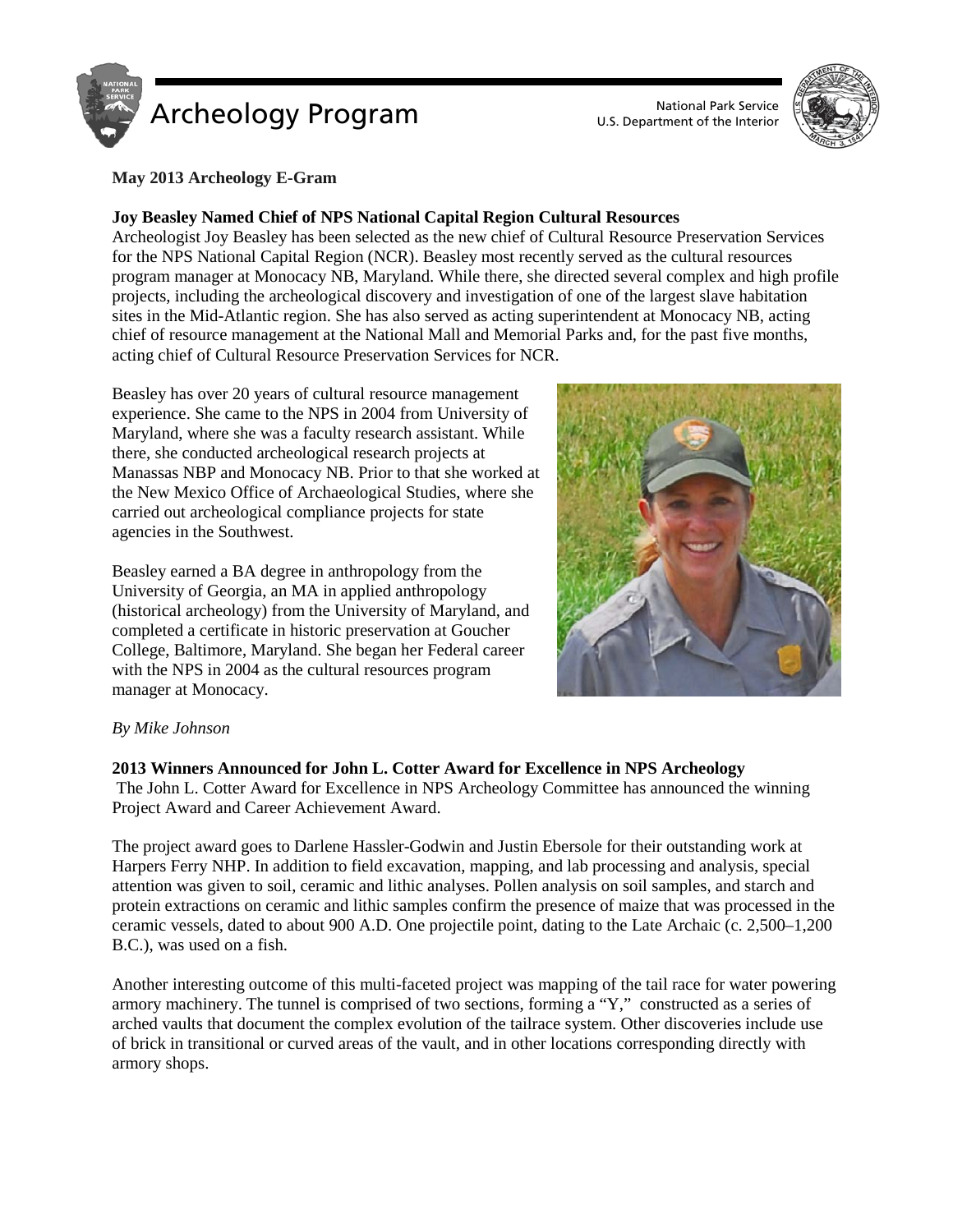The Career Achievement Award goes to Chris Finley (now retired) at Bighorn Canyon NRA, for his outstanding stewardship of the cultural history and values of Bighorn Canyon. Chris has been a tireless advocate for promoting partnerships and collaboration between American Indian groups and the park. He has carried out many seasons of mapping tipi rings with Native American students.

NPS archeologists created the Cotter Award to honor the distinguished career and pioneering contributions of John L. Cotter to professional archeology in the National Park System. This unofficial award was established to inspire student and professional archeologists to continue Dr. Cotter's model of excellence in scientific archeology. The award recognizes the accomplishments of NPS staff or a partnership researcher in the execution of a specific project within a unit or units of the National Park System.



**Contact:** Pei-Lin Yu, Cultural Specialist, Rocky Mountains CESU (406) 243-2660

Exploring the Tailrace Tunnel, Harpers Ferry NHP

# **North Cascades National Park Archeologist Bob Mierendorf Retires**

NPS archeologist Bob Mierendorf retired in April 2013. Over the past 20 years, Mierendorf has worked as an archeologist at North Cascades NP to promote research in high-mountain archeology. When he began his career at the park in the 1980s, the general perception among anthropologists and archeologists was that indigenous people did not use the Cascade Mountains in prehistory, but focused instead on riverine and coastal environments. Mierendorf worked toward disproving those misperceptions and his research at Cascade Pass, Washington, provides the direct evidence that people have utilized subalpine environments of the North Cascades for many millennia. His excavations in exploring human prehistory at Cascades Pass in 2005 and 2006 uncovered human history dating back nearly 9,000 years.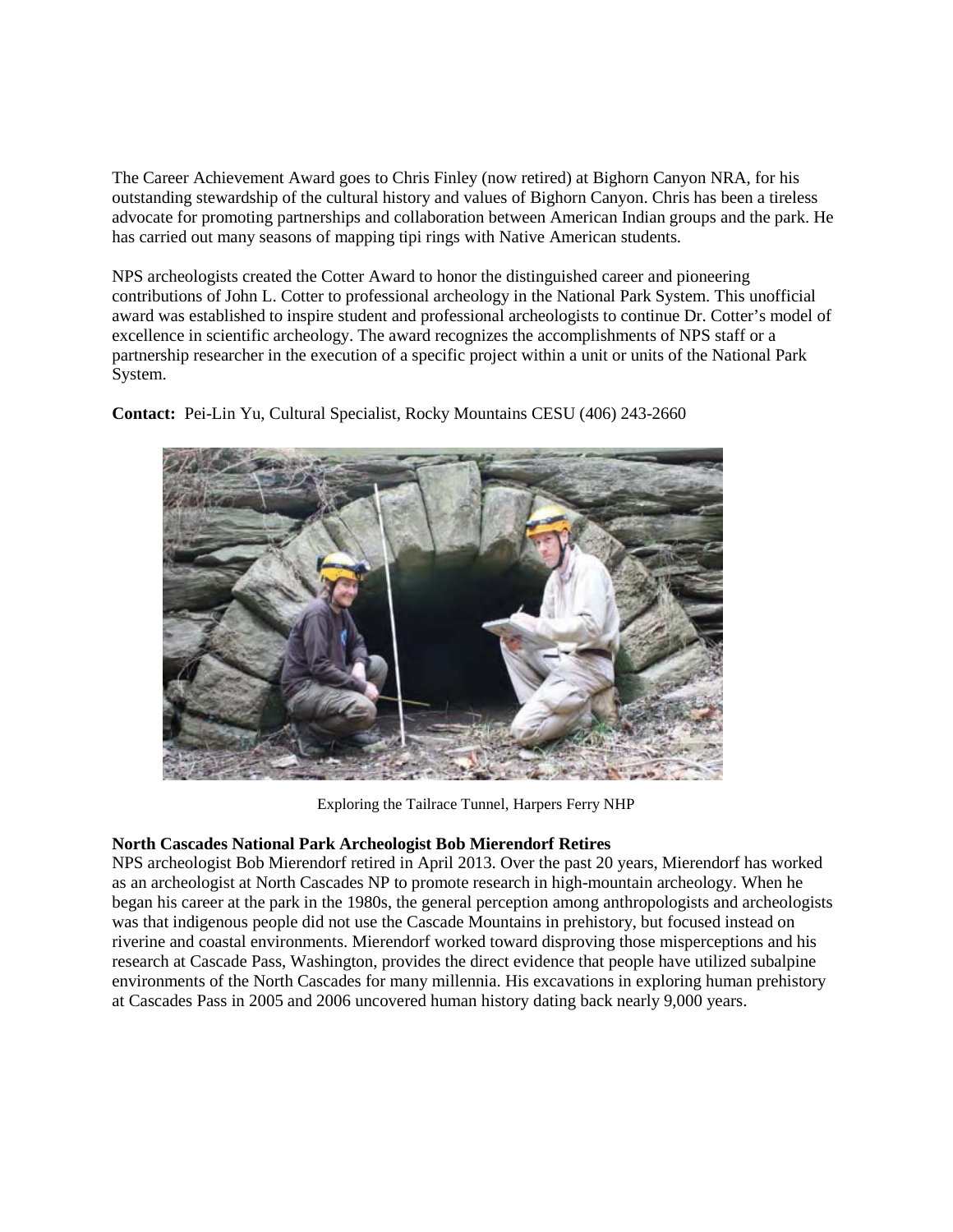

Mierendorf's contributions to subalpine archeology have been recognized by the 2007 award of the NPS Appleman-Judd-Lewis Award and the 2008 Washington State Historic Preservation Officer's Award for Outstanding Career Achievement in Historic Preservation.

Mierendorf was recently the subject of a short video "Hozomeen" about his work. The word Hozomeen means "sharp, like a sharp knife." Hozomeen chert is a locally abundant and distinctive tool stone found exclusively in the northern Cascade Range of Washington and British Columbia. Over the last two decades, Mierendorf has studied quarries near today's Ross Lake reservoir that reveal a 10,000 year long record of indigenous involvement with this rugged, high-mountain landscape. The video was produced by Benjamin Drummond and Sara Joy Steele, and funded by Skagit Environmental Endowment Commission.

Watch the video at<http://bdsjs.com/portfolio/hozomeen/> or [www.facebook.com/NorthCascadesNationalPark/posts/543138799071911](http://www.facebook.com/NorthCascadesNationalPark/posts/543138799071911)

## **Scott Tucker Named Superintendent at Lewis and Clark National Historical Park**

Scott Tucker is the new superintendent of Lewis and Clark NHP, Washington. Tucker has over 15 years of Federal experience. He is currently the manager of President's Park in Washington, DC, where he has responsibility for the 54 acres of NPS property immediately outside the White House complex.

Prior to working for President's Park, Tucker spent five years at the Smithsonian Institution's National Museum of the American Indian, where he served as the first manager of visitor services. Scott also helped launch the Corps of Discovery II Project, serving as the deputy chief of interpretation in 2003 for the Lewis and Clark National Historic Trail's traveling exhibit. In this position, Scott launched the traveling exhibit in Charlottesville, Virginia, and traveled the Eastern Legacy of the trail, telling the story of Lewis and Clark. While on the trail, he was responsible for community engagement, planning, education, and visitor services.

Tucker, a Colorado native, has a BA in Social Science from the University of Northern Colorado, with minors in history and archeology. Scott will begin his new assignment in late June 2013.



### **NPS Issues New Director's Order and Reference Manual for Wilderness**

NPS Director Jarvis signed Director's Order #41: Wilderness Stewardship on May 15, 2013. The revised DO is intended to provide clarity on wilderness preservation and management policies included in NPS *Management Policies* 2006, Chapter 6. Replacing a 1999 version, the 2013 revisions to DO #41 include six key thematic changes:

1. Clarification on eligibility determinations and wilderness studies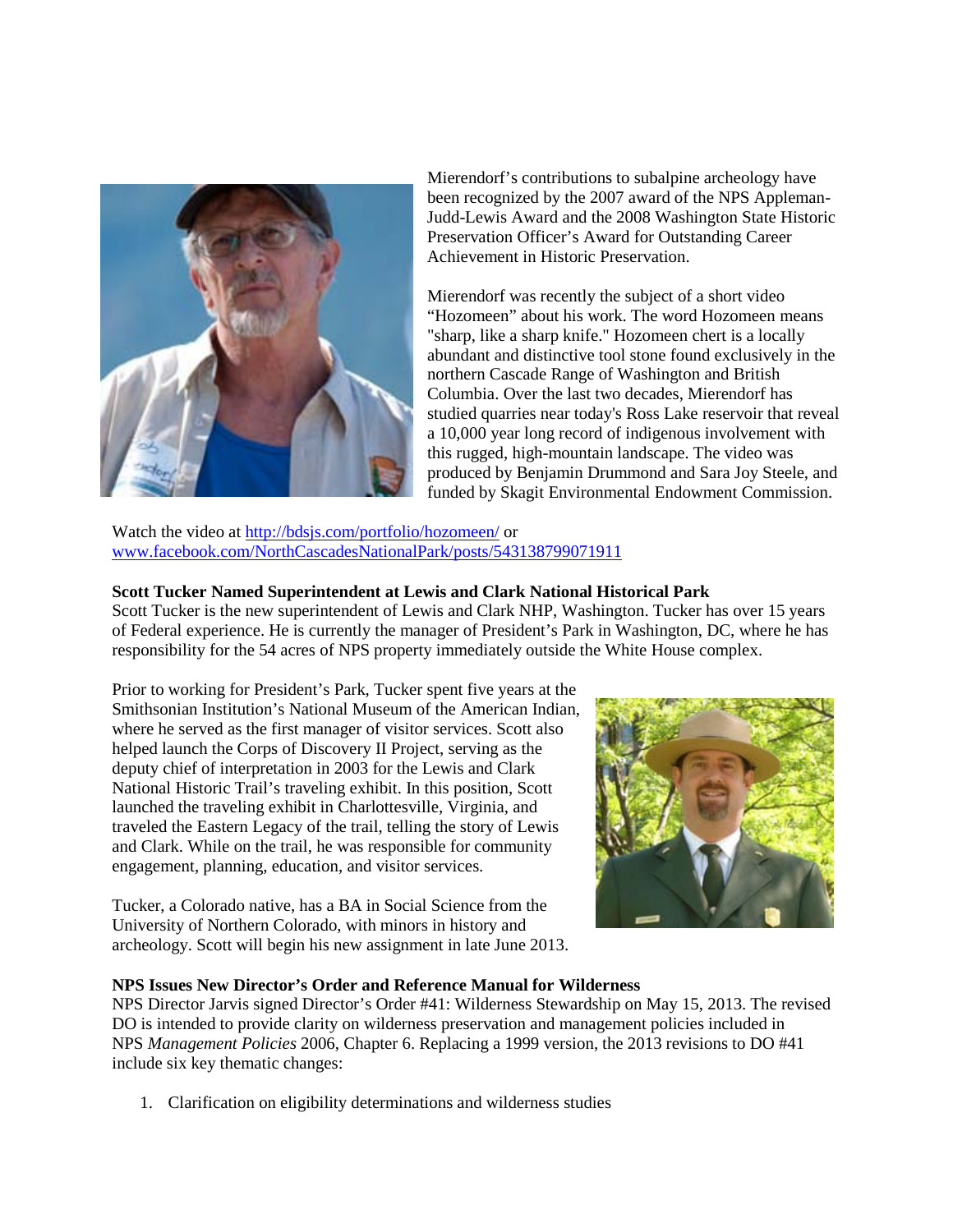- 2. Consistent direction on identifying wilderness boundaries
- 3. Emphasis on the importance of wilderness character preservation
- 4. Consistent language with respect to fire management in wilderness
- 5. Updated language for the management of climbing activities
- 6. Guidance on commercial services related to "extent necessary," filming, and air tours

The section on Cultural Resources (Section 6.12) is essentially the same as the 1999 DO #41, with a few salient changes. The 2013 DO recognizes that *all* areas now designated as wilderness have had some level of prior human use. It also requires that "cultural resources specialists *must* fully participate in the development of a park's Wilderness Stewardship Plan." A more subtle difference between the 1999 version and the 2013 version is that the earlier DO recognized cultural resources as "contributing elements to wilderness." The more recent version recognizes cultural resources as "contributing to *our appreciation* of wilderness" (emphasis added). Elsewhere in the DO, consideration of cultural resources in planning and management is strengthened.

The revised Resource Manual (RM) #41 provides practical guidance, examples, and templates that supplement the contents of the DO. Other than a Wilderness Leadership Council White Paper "#1" Cultural Resources and Wilderness" issued in 2002, there are no sections specifically pertaining to cultural resources. The RM does, however, refer to the Arthur Carhart National Wilderness Training Center.

# *Resources at the Arthur Carhart National Wilderness Training Center*

The Arthur Carhart National Wilderness Training Center Online Courses has a series of three training modules – Managing Cultural Resources in Wilderness- that provides much information about the consideration of cultural resources within a wilderness context that applies to all Federal agencies with wilderness responsibilities.



In addition, the training center has recently sponsored a series of webinars that directly pertain to cultural resource issues. The NPS has designated cultural resources recognition as a fifth element of wilderness character; this fifth element is addressed in the webinar series "The Fifth Quality of Wilderness Character." Session 2, in particular, focuses on cultural resources. Also, the "Wilderness in the Courts" webinar series Session 2: Cultural Resources examines recent court cases that centered on management of cultural resources in wilderness areas.

Find these training modules, webinars, and other cultural resources at<http://carhart.wilderness.net/> The DO and RM #41 for Wilderness Stewardship are available on the NPS Office of Policy's website at <http://www.nps.gov/applications/npspolicy/DOrders.cfm>

# **Pueblo Stories in New Mexico Honored**

NPS National Trails Intermountain Region (NTIR) partnered with the Pueblo of Pojoaque in New Mexico to tell stories of pueblo life before 1598, after 80 years of Spanish influence, during the Pueblo Revolt in 1680, and pueblo culture today. The Pueblo of Pojoaque was one of 19 pueblos in New Mexico impacted by Spaniards who traveled north along El Camino Real de Tierra Adentro starting in 1598.

This historic trail weaves through communities as well as wildlands. There are many stops along the way from Mexico City, Mexico, into the United States south of El Paso, Texas to Ohkay Owingeh (San Juan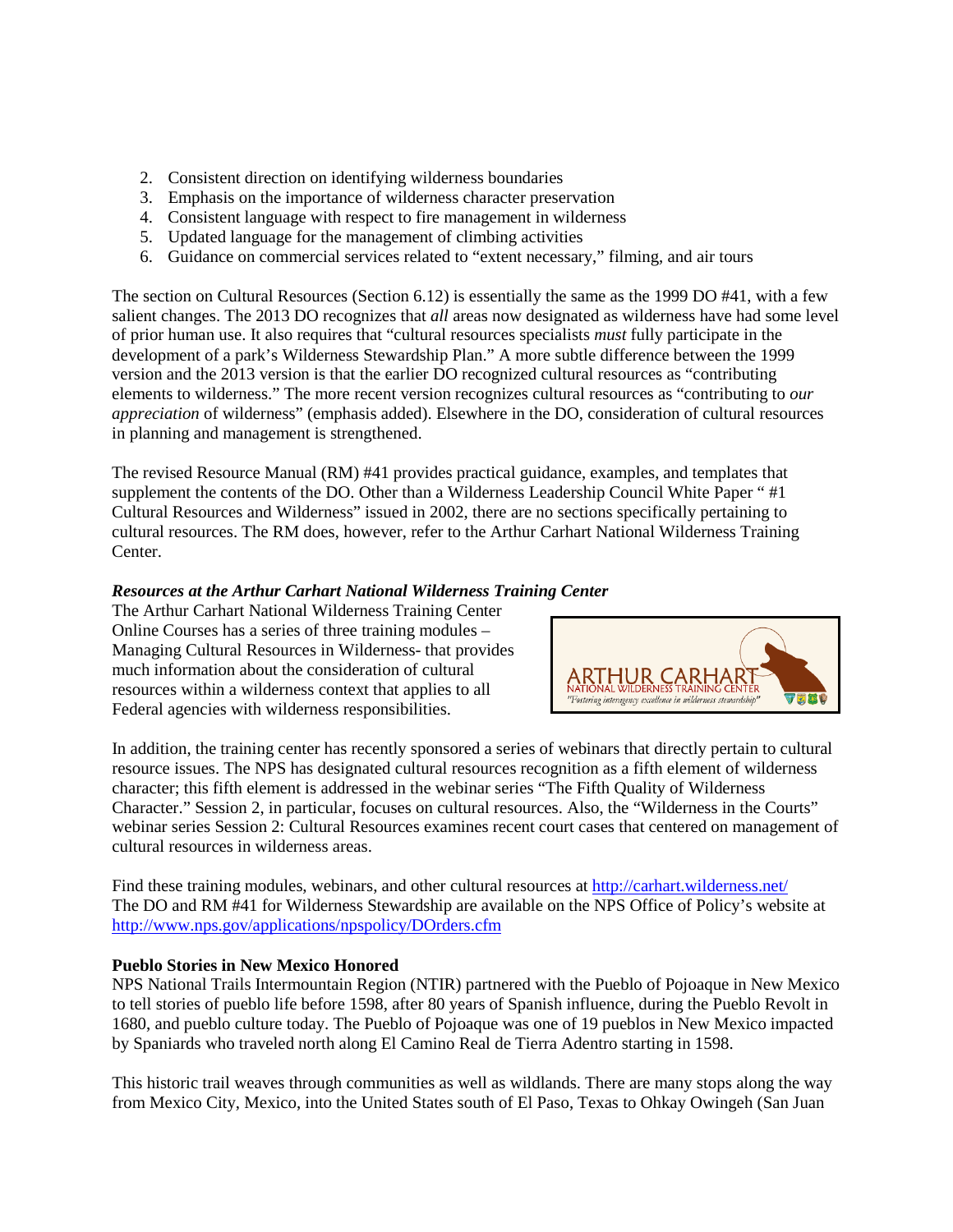Pueblo), north of Santa Fe, New Mexico. Over time colonizers brought iron, silver, chiles, silks, domestic animals, seeds, and other products from Mexico City - items still used today across America. Congress designated El Camino Real de Tierra Adentro in Texas and New Mexico as a national historic trail in 2000 as part of the National Trails System. The trail is co-administered by the NPS and BLM.

This is the first time that a pueblo culture in New Mexico has worked with NTIR to develop outdoor exhibits, which are located at the Poeh Museum, 16 miles north of Santa Fe.

You can read the exhibits at [www.nps.gov/elca/historyculture/exhibits.htm](http://www.nps.gov/elca/historyculture/exhibits.htm)

#### *By Lynne Mager*

### **Saratoga National Historical Park Carries Out Archeological Survey**

During FY 2011 and 2012, Saratoga NHP undertook a major program of survey intended to assess the location and integrity of archeological sites along the floodplain and in the Hudson River. The terrestrial investigations focused on identifying sites connected with the Revolutionary War. Locations with potential for Native American sites were also investigated. This work was intended to address an absence of archeological information on floodplain resources in the park. A combination of shovel test pits and backhoe trenches were used as the primary methods of investigation. The Louis Berger Group, Inc. conducted the excavations in the Fall of both 2011 and 2012.Several National Register- eligible sites and features were identified during the survey, including two possible British battlefield features, the remains of an 18<sup>th</sup> century roadway, remains of a 19<sup>th</sup> century canal settlement known as Wilbur's Basin, and a large Native American site near the Schuyler House.



Overlooking the Hudson River at Saratoga NHP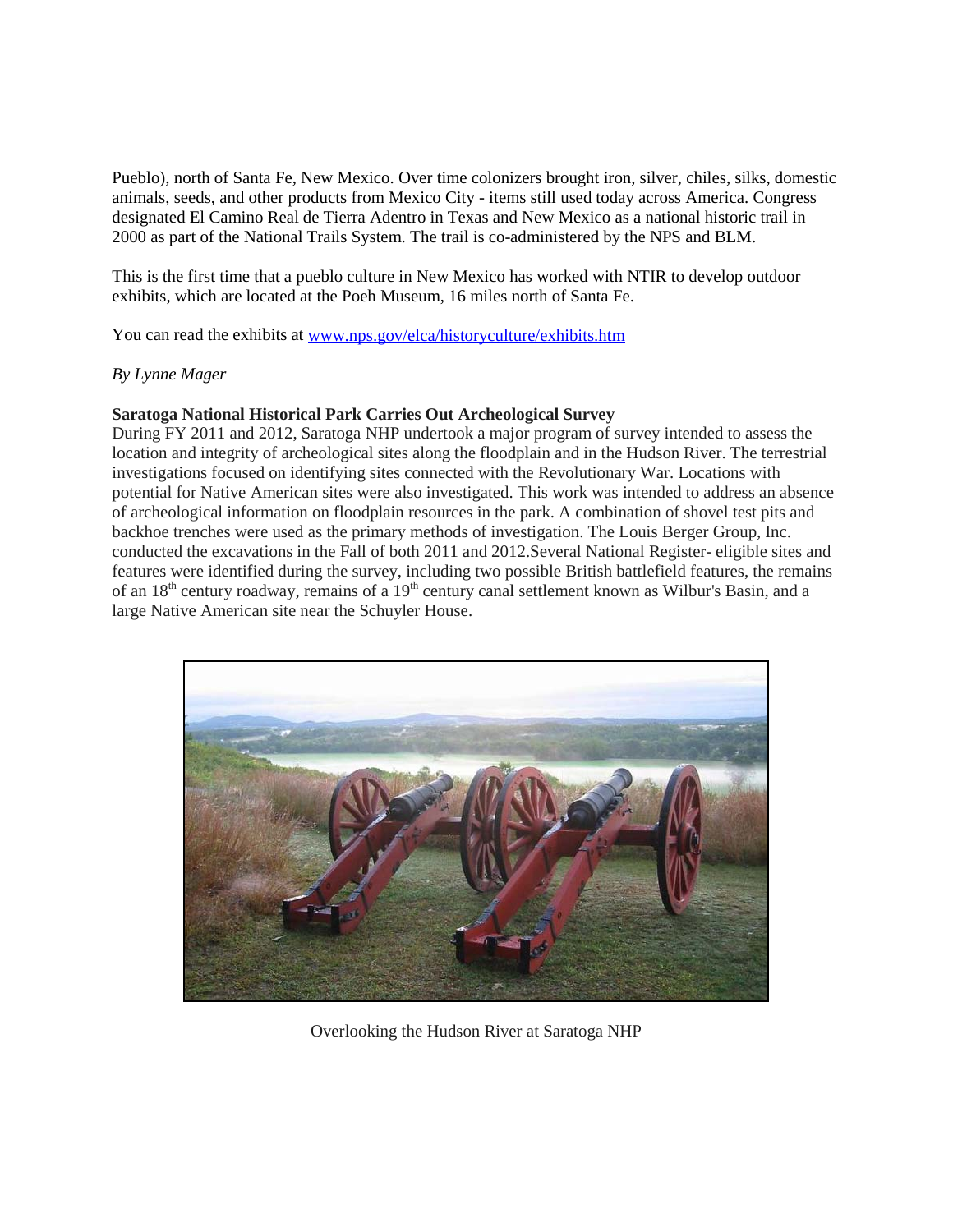The submerged resources survey included areas in the Hudson River adjacent to park in the south to Schuylerville in the north. The underwater survey assessed the effect of a docking facility to bring visitors to the park by the river. It was also designed to identify resources in the river associated with colonial battlefields from King William's War (1690), King George's War (1745), or from the Revolutionary War (1775-1783) and was supported by an American Battlefields Protection Program grant. A team from the NPS Submerged Resources Center conducted the underwater survey in the summer of 2012; additional work is planned for FY2013.

## **Wildland Fire Forecast for Coming Summer Issued**

The National Interagency Fire Center has released its national wildland fire potential forecast for May through August 2013. Above normal conditions are predicted for much of the west. Archeologists can support wildland fire efforts by obtaining training and volunteering to be Resource Advisors (READS) on wildland fires.

## **May**

- Significant fire potential will be above normal for south central Oregon, the interior mountains and foothills of southern California and the Sacramento Valley and adjacent lower foothills.
- Significant fire potential will increase to above normal in southeastern Arizona, much of western New Mexico, and northern Virginia.
- Significant fire potential will be below normal for most of the southeastern U.S., Puerto Rico and the southern half of Alaska.

### **June**

- Significant fire potential will be above normal over much of California and Oregon, south central Washington, most of Arizona and New Mexico, and southern Utah and Colorado.
- Significant fire potential will remain below normal for the central Gulf states and Puerto Rico.
- Significant fire potential will return to normal in northern Virginia.

# **July and August**

- Above normal significant fire potential will remain in California, Oregon, and Washington while expanding into central Idaho and southwestern Montana.
- Significant fire potential will return to normal in the Southwest.
- Significant fire potential will be below normal in the far Southeast and Puerto Rico.

Read the full report at [http://www.predictiveservices.nifc.gov/outlooks/monthly\\_seasonal\\_outlook.pdf](http://www.predictiveservices.nifc.gov/outlooks/monthly_seasonal_outlook.pdf)

### **Museum Response Team Aids In Hurricane Recovery**

Hurricane Sandy hit the New York/New Jersey coast on October 29, 2012, causing widespread devastation and seriously damaging the Statue of Liberty NM, Gateway NRA, and Morristown NHP. Within days, NPS Museum Emergency Response Team (MERT) first responders from National Capital Region were on the scene.

The team first assisted Morristown NHP with mold in collections resulting from a lack of environmental control due to the power outage. Next, they assessed the needs of museum collections at Gateway NRA's hard-hit Sandy Hook Unit and at the Ellis Island Immigration Museum.

The first priority at Statue of Liberty NM was the initial stabilization of a small number of exhibited objects at the Ellis Island Immigration Museum that had been affected by sea water. After treating them onsite, the team sent these objects to the NPS' Harpers Ferry Center for Conservation. The approximately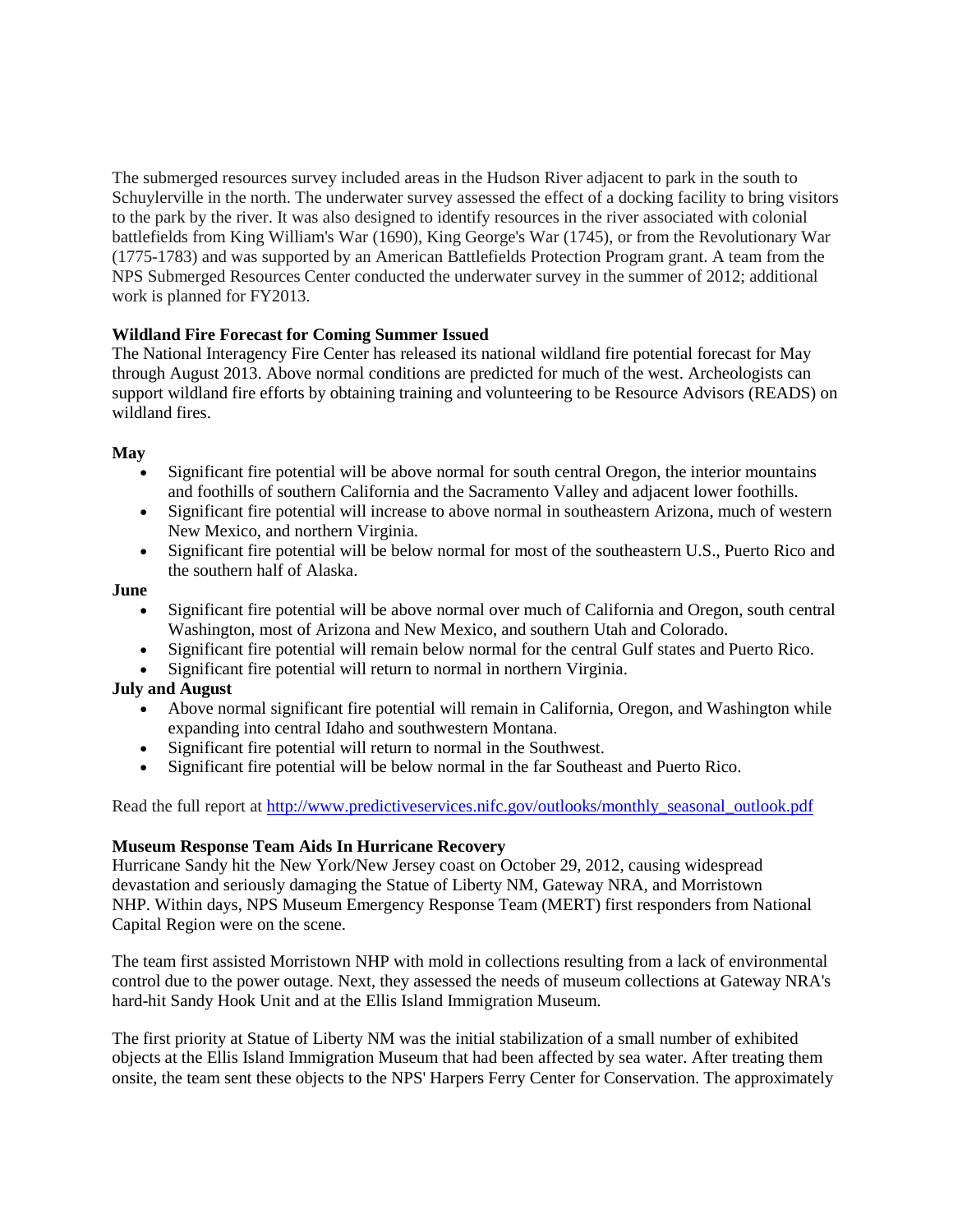1,000,000 archives and history objects at the museum were moved to the NPS' Museum Resource Center in Landover, Maryland.

Starting in late December and continuing into January, the Northeast Museum Services Center worked through the Incident Command System to coordinate teams of trained curatorial staff to assist staff at Ellis Island and Sandy Hook with packing and moving the museum collections. Thirty-five people representing six regions of the NPS assisted in the effort. The majority came from parks in the Northeast Region, including Delaware Water Gap National Recreation Area, Frederick Law Olmsted National Historic Site, Fort Stanwix National Monument, Independence National Historical Park, Roosevelt-Vanderbilt Sites, Richmond National Battlefield Park, Maggie Walker National Historic Site, Sagamore Hill National Historic Site, and Thomas Edison National Historical Park.

Teams worked under skylights during the short daylight hours and used headlamps after dark to pack and move collections. The teams hand-carried the collections from the third to the first floor since the elevators were inoperable. In all, Statue of Liberty/Ellis Island staff and MERT team members filled three vans and eight trucks with museum collections destined for Maryland. The Ellis Island Immigration Museum remains closed to visitors and the museum collection will remain offsite until utilities are restored, ensuring the objects will return to a stable climate-controlled environment.

MERT formed in response to 2003's Hurricane Isabel that devastated NPS facilities at Jamestown, Virginia. They serve as "first responders" for rapid deployment to NPS emergencies to assess and stabilize museum collections and to assess damage to other cultural and natural resources following a manmade or natural disaster. This model has now been incorporated as a permanent part of the NPS incident command structure.

### *By Laurel A. Racine*

*Senior Curator, Northeast Museum Services Center*

### **Cannibalism at Jamestown Settlement Confirmed**

Archeologists excavating a trash pit at the Jamestown colony site, in present-day Virginia, have found the first physical evidence of cannibalism among the founding population, corroborating written accounts left behind by witnesses. Fragments of a skeleton of a girl were found in a cellar full of debris in the fort established on the James River in 1607 that sheltered the starving colonists. Parts of the skull, lower jaw, and leg bone — all that remain — bear marks of an ax or cleaver and a knife. Cut marks on the skull and skeleton show that the girl's flesh and brain were removed, presumably to be eaten by starving colonists during the harsh winter of 1609. The skull bears shallow cuts to the forehead and four strikes to the back of the head, one of which split the skull open.

It is unclear how the girl died, but she was almost certainly buried before her remains were exhumed and butchered. Her teeth indicate that she was about 14 years old. Isotopes in her bones indicate that she had eaten a high-protein diet, so she was probably not a maidservant but the daughter of a gentleman. The ratio of oxygen isotopes in her bones indicated that she had grown up in the southern coastal regions of England; the carbon isotope signature pointed to a diet that included English rye and barley.

The young woman probably arrived on one of the six surviving ships from a supply fleet that sailed from Plymouth, England, in early June of 1609. A week short of its destination, the fleet was scattered by a hurricane. The flagship was driven onto reefs at Bermuda. In mid-August, six of the ships eventually reached Jamestown, but their arrival, with little food and many extra mouths, did not bring relief or comfort.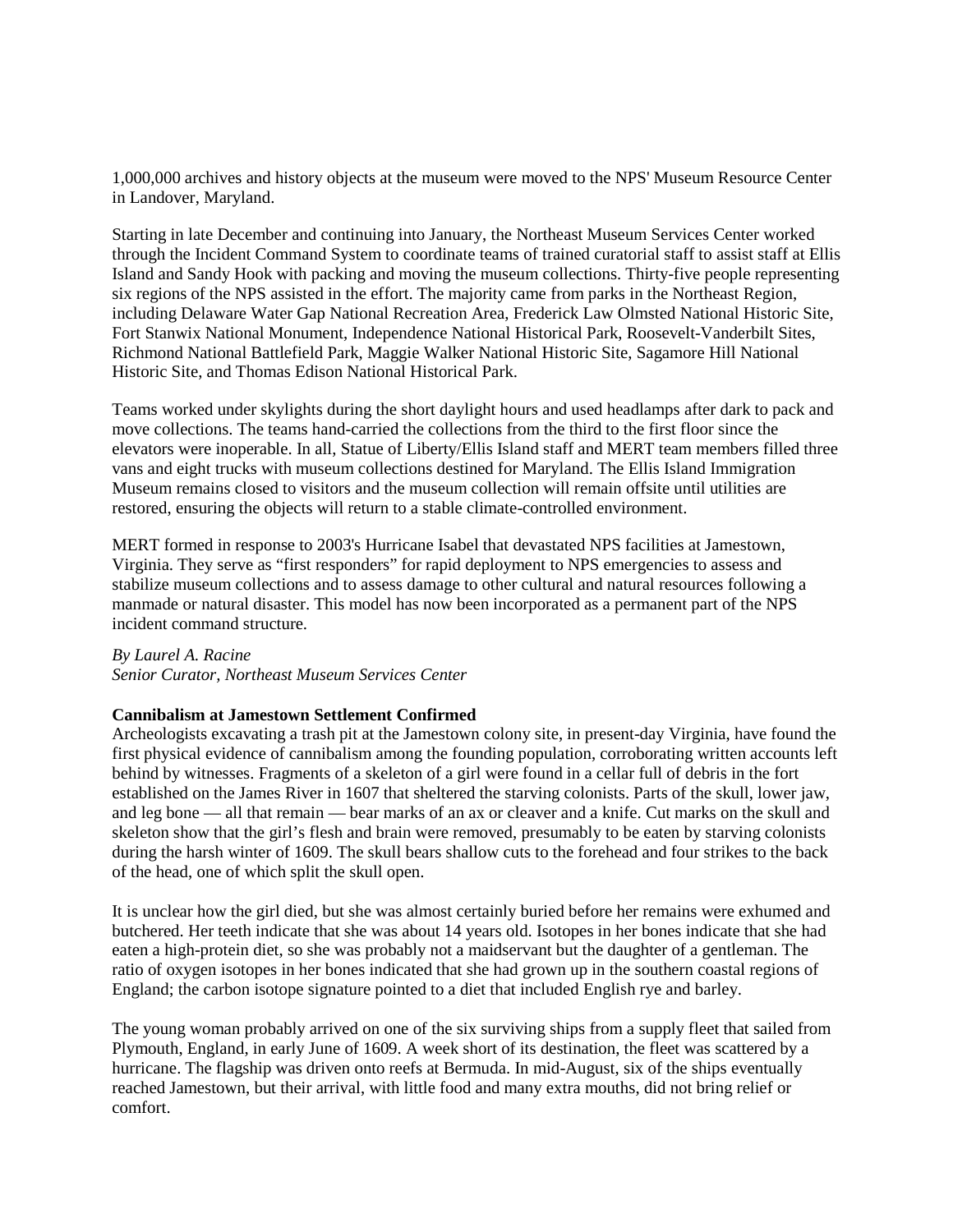

Palisade reconstruction on the original site of the fort walls, Jamestown NHS.

The settlers' insistent demands for food antagonized the neighboring Powhatan Indians, who at first had provisioned them. In October or early November 1607, with about 300 colonists crowded into the narrow confines of the James Fort, the Powhatans launched a full-scale attack and siege, cutting off any hope of outside relief. People ate leather from their clothes and boots and killed their horses, cats and dogs for food. Those who ventured into the woods in search of roots were killed by Indians.

That cannibalism occurred during the winter of 1609-1610 was never in much doubt. According to a letter written in 1625 by George Percy, president of Jamestown during the starvation period, the famine was so intense "thatt notheinge was Spared to mainteyne Lyfe and to doe those things which seame incredible, as to digge upp deade corpes outt of graves and to eate them." Five other historical accounts refer to cannibalism during the Jamestown siege.

The colony was saved in May 1610 by the arrival of the settlers who had been marooned in Bermuda. They found 60 survivors, as thin as skeletons. In June 1610, another relief fleet arrived, commanded by Lord De La Warr, who would later lend his name to the state of Delaware. De La Warr's men swept the grisly remains of the siege — dog and horse bones and those of at least one person — into a trash pit.

The remains were excavated by archeologists led by William Kelso of Preservation Virginia, a private nonprofit group that owns land adjacent to Jamestown NHS, and analyzed by Douglas Owsley, a physical anthropologist at the National Museum of Natural History, Smithsonian Institution.

### **San Jose de los Jemez Mission Becomes NHL**

San Jose de los Jemez Mission Church in northern New Mexico, considered one of the best preserved examples of a 17th century Spanish colonial mission in the country, was formally designated a National Historic Landmark in mid-May along with the associated Giusewa Pueblo.

The site includes the remains of an early 17th-century mission complex and a Jémez Indian pueblo importantly associated with the Spanish colonial and Native American history of the nation. The Franciscan order led the mission-building activities in New Mexico, assigning to the pueblo Fray Alonso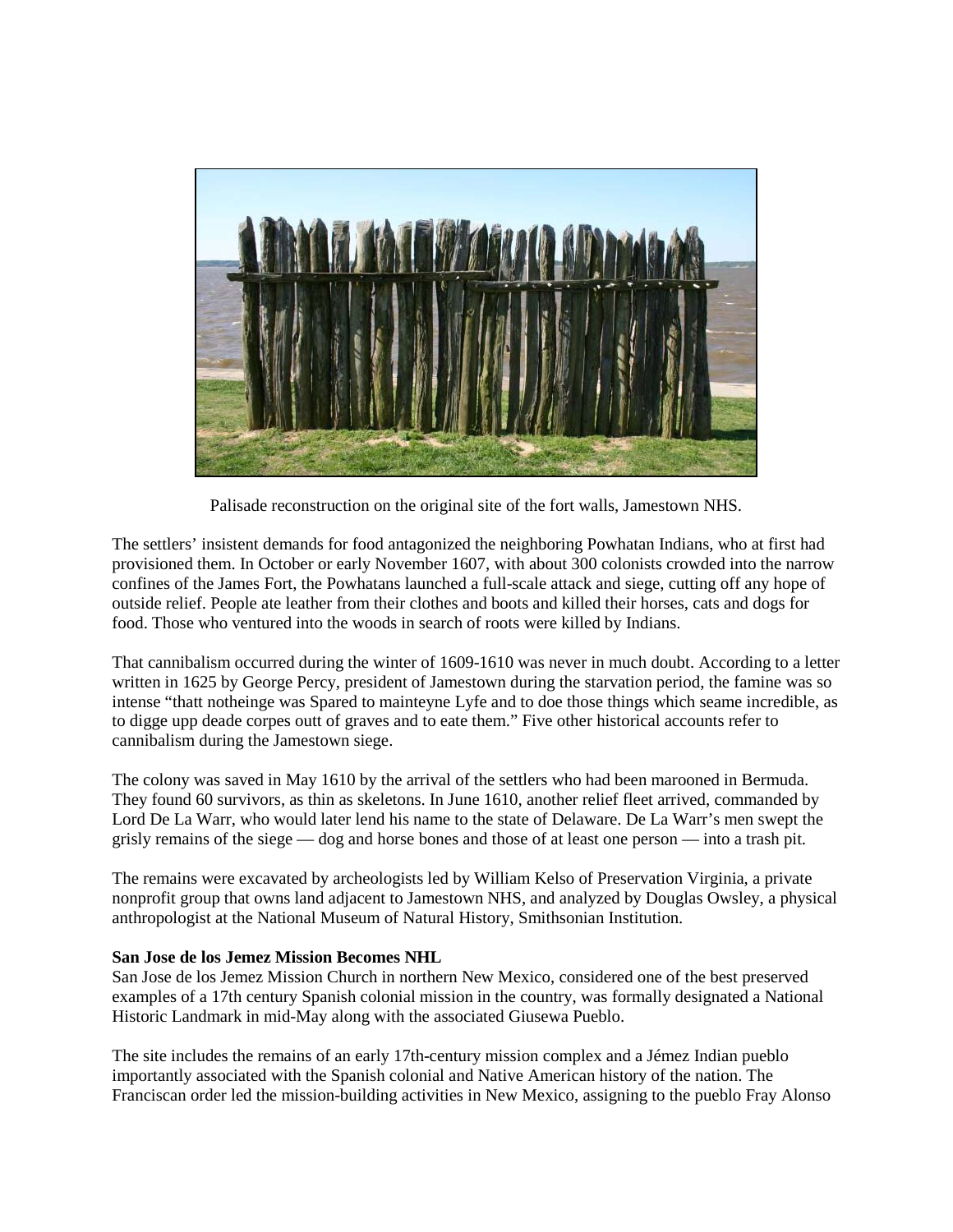Lugo, one of the five priests accompanying Don Juan de Oòate's 1598 expedition. In 1621 Fray Gerónimo de Zárate Salmerón arrived at Gíusewa to design and direct the building of an imposing stone church and a large convento.

The Indians resisted efforts to abolish their religion and culture, carefully selecting which newlyintroduced concepts they would retain. The Franciscans abandoned San José de los Jemez around 1639, although the Jémez continued to live there until about 1680, when they joined other pueblo peoples in successfully driving the Spaniards out of New Mexico.

Read the full file on the [San José de los Jémez Mission and Gíusewa Pueblo Site.](http://www.nps.gov/nr/feature/weekly_features/2012/NM_12001007.pdf)

### **Defense Department Announces Call for Legacy Program Pre-Proposals**

The Department of Defense (DoD) Legacy Program Fiscal Year 2014 has announced a call for preproposals that support military mission needs and improve the management of natural and cultural resources. Proposals that support readiness and range sustainment; species at-risk, species of concern and declining species and habitat; and streamlining the identification and management of DoD cultural resources.

### *Cultural Resources Areas of Emphasis*

#### *Archeological Collections Management*

The primary concern of collections management is to ensure that DoD retains the necessary information to make informed decisions that support regulatory requirements and mission objectives, and that promote responsible stewardship of DoD's archaeological collections held in public trust in accordance with its responsibilities under NAGPRA. Relevant efforts that support these goals include DoD's cultural and archeological collection policies, curation standards and methods, standards for curation facilities, and the cataloguing of collections, associated records and grey literature. Proposals are solicited that:

- Develop innovative ways to address DoD-wide custodial responsibilities for collections, objects, associated records, NAGPRA-related items, and other cultural resources.
- Explore ways to improve access to archeological data, inventories, and collections; and to associated data and reports.
- Demonstrate cost-effective ways to store, house, catalogue, and steward archeological collections.
- Improve archeological collection and curation strategies.
- Promote the use of cultural resources in ways that are beneficial to the military mission, the resources, and public interests.

DoD especially seeks projects that will be broadly applicable and assist DoD in improving stewardship practices of archeological sites and collections.

Although projects may take more than one year to complete, recipients of Legacy funds must obligate and, sometimes, expend those funds by the end of the fiscal year in which they are awarded. Requests for funds must be for a single year, and appropriate obligation and expenditure mechanisms must be available. All Legacy-funded efforts must have a stand-alone product within one year of receipt of funds, even if this is not the final project outcome.

Only proposals submitted via the Legacy Tracker website https://www.dodlegacy.org and coordinated with appropriate installation and headquarters personnel will be eligible for funding. Updated guidance on the proposal process and requirements for Legacy-funded projects is available on the Legacy Tracker [\(www.dodlegacy.org/legacy/intro/guidelines.aspx\)](http://www.dodlegacy.org/legacy/intro/guidelines.aspx).